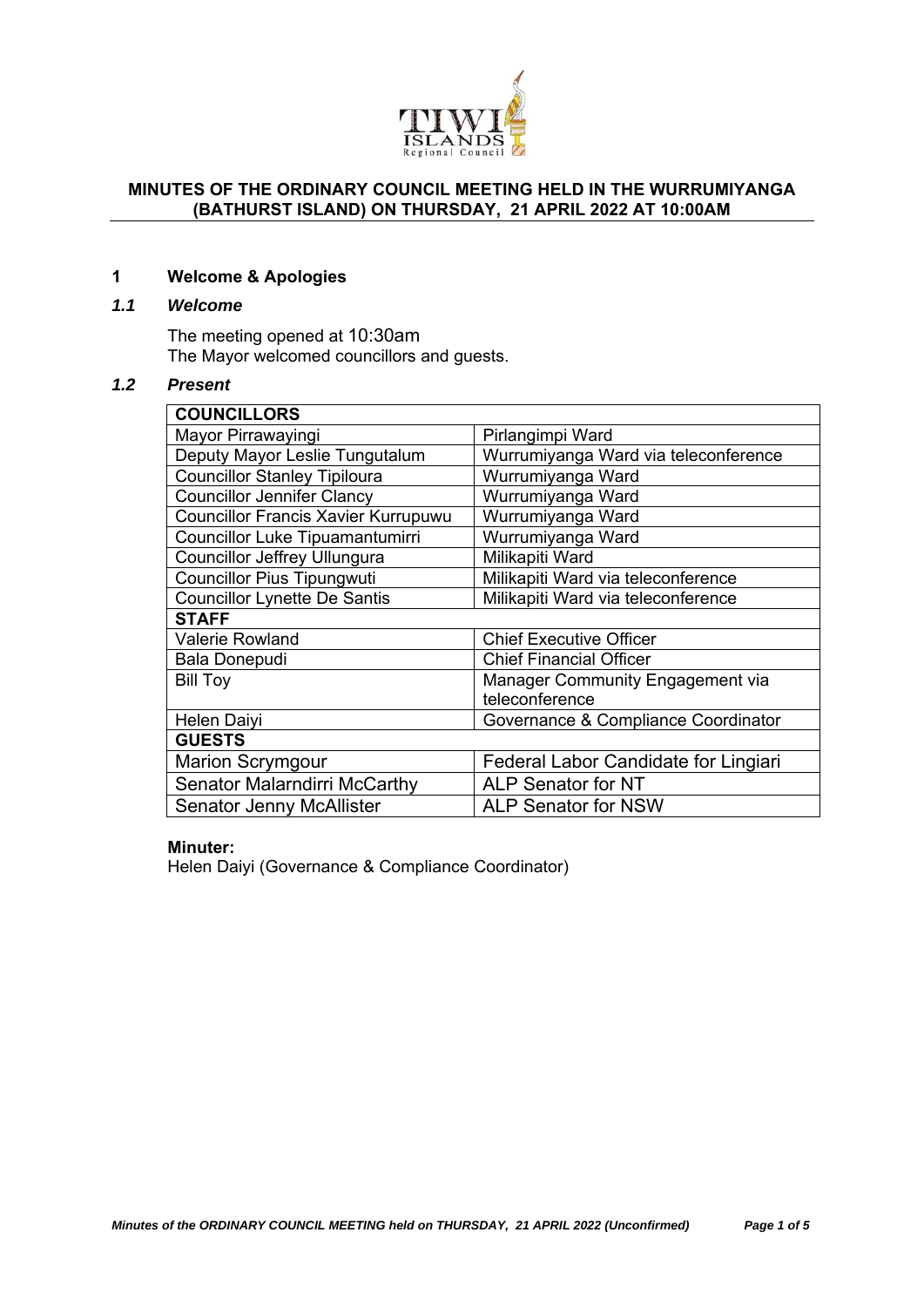# *1.3 Apologies*

### **Apologies from members who were absent from the meeting**

Councillor Therese Bourke Pirlangimpi Ward Councillor Gideon Pangiraminni Pirlangimpi Ward Councillor Peter Kantilla Wurrumiyanga Ward

# **RECOMMENDATION**

### **That members**

- **1. Accept the acknowledgement from the members that they were unable to attend the meeting.**
- **2. Approve the applications from the members for leave of absence from the meeting.**

# **ACTION:**

Resolution to be passed at next OCM 26th May 2022

### *1.4 Leave of Absence*

Nil

## *1.5 Declaration of Interest of Members or Staff*

### *1.6 Confirmation of Previous Minutes*

### *Ordinary Meeting - 31 March 2022*

#### *31* **RESOLUTION**

*Moved: Luke Tipuamantumirri Seconded: Francis Xavier Kurrupuwu* 

That the minutes of the Ordinary Meeting on 31 March 2022 as circulated, be confirmed as a true and correct record of that meeting.

**CARRIED**

## **2 GENERAL BUSINESS**

Nil

## **3 VISITORS AND PRESENTATIONS**

Senator Malarndirri McCarthy **ALP Senator for NT**<br>Senator Jenny McAllister **ALP Senator for NSW** Senator Jenny McAllister

Marion Scrymgour **Federal Labor Candidate for Lingiari** 

Presented to Council at 11:55pm

#### **4 CORRESPONDENCE**

Nil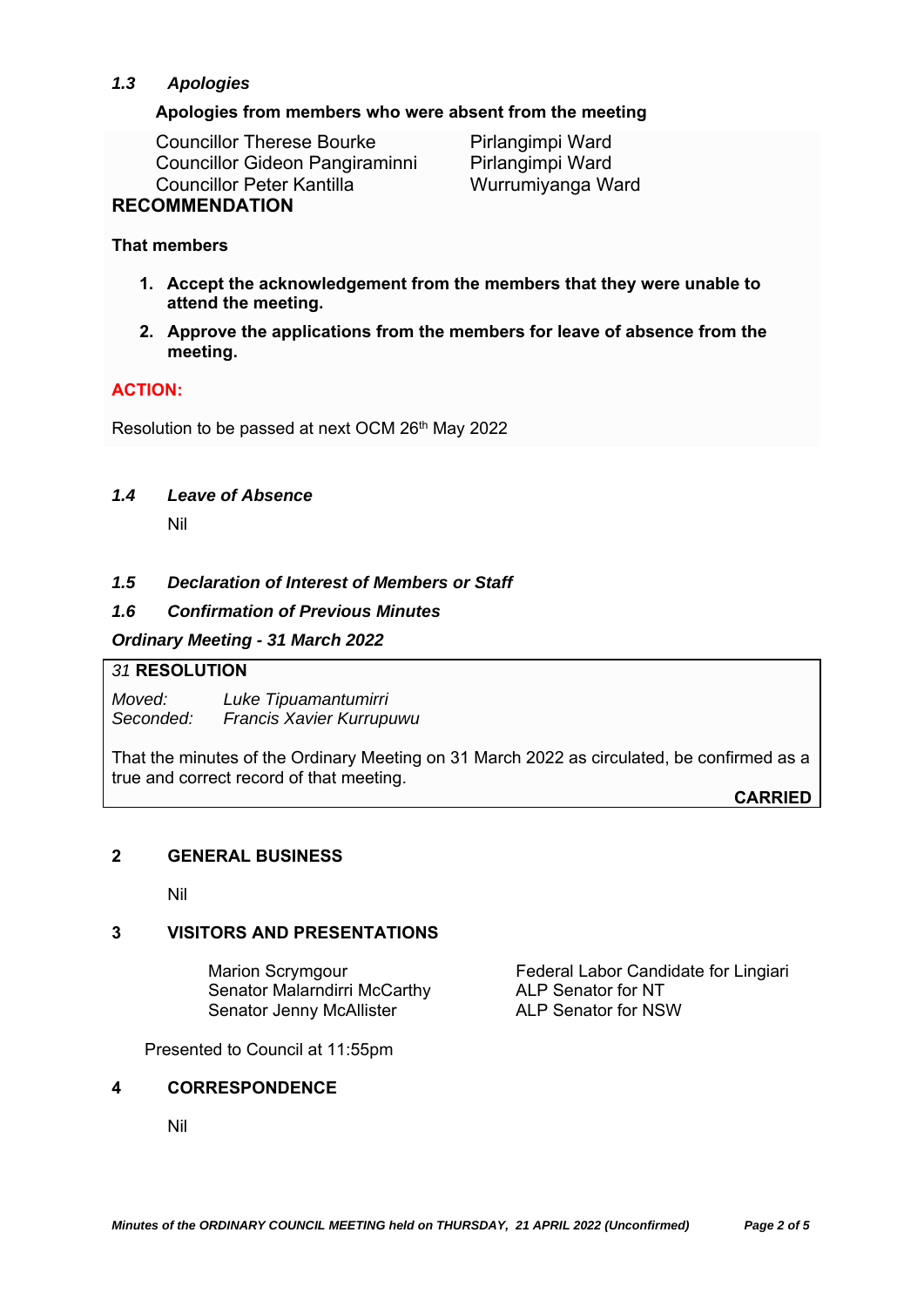#### **5 REPORTS FOR DECISION**

### *5.1 COUNCIL ENDORSEMENT OF THE FIRST REVIEW OF THE BUDGET FOR THE FINANCIAL YEAR 2021*

### *32* **RESOLUTION**

*Moved: Jennifer Clancy Seconded: Francis Xavier Kurrupuwu* 

**That Council approve the second amended budget for 2021-22**

**CARRIED**

### *5.2 PROPOSED LEVEL OF RATES INCREASE 2022/2023*

#### *33* **RESOLUTION**

*Moved: Jennifer Clancy Seconded: Luke Tipuamantumirri* 

**That Council adopt a level of rate increase it deems appropriate for 2022/23 Budget.** 

**CARRIED**

## *5.1 WURRUMIYANGA LOCAL AUTHORITY RESOLUTION ITEMS*

### *34* **RESOLUTION**

*Moved: Luke Tipuamantumirri Seconded: Jennifer Clancy* 

**That Council note all resolution items passed at the Wurrumiyanga Local Authority held on Wednesday 20th April 2022 and approve/ do not approve the following resolution items:** 

- **1. That the Wurrumiyanga Local Authority approve for CatholicCare NT (CCNT) to use the Wurrumiyanga Recreation Hall free of charge.**
- **2. That the Wurrumiyanga Local Authority approves for an extra \$20,000 of local authority funds to be allocated to fund the employment of the Tiwi Project Officer position at the museum**

**CARRIED**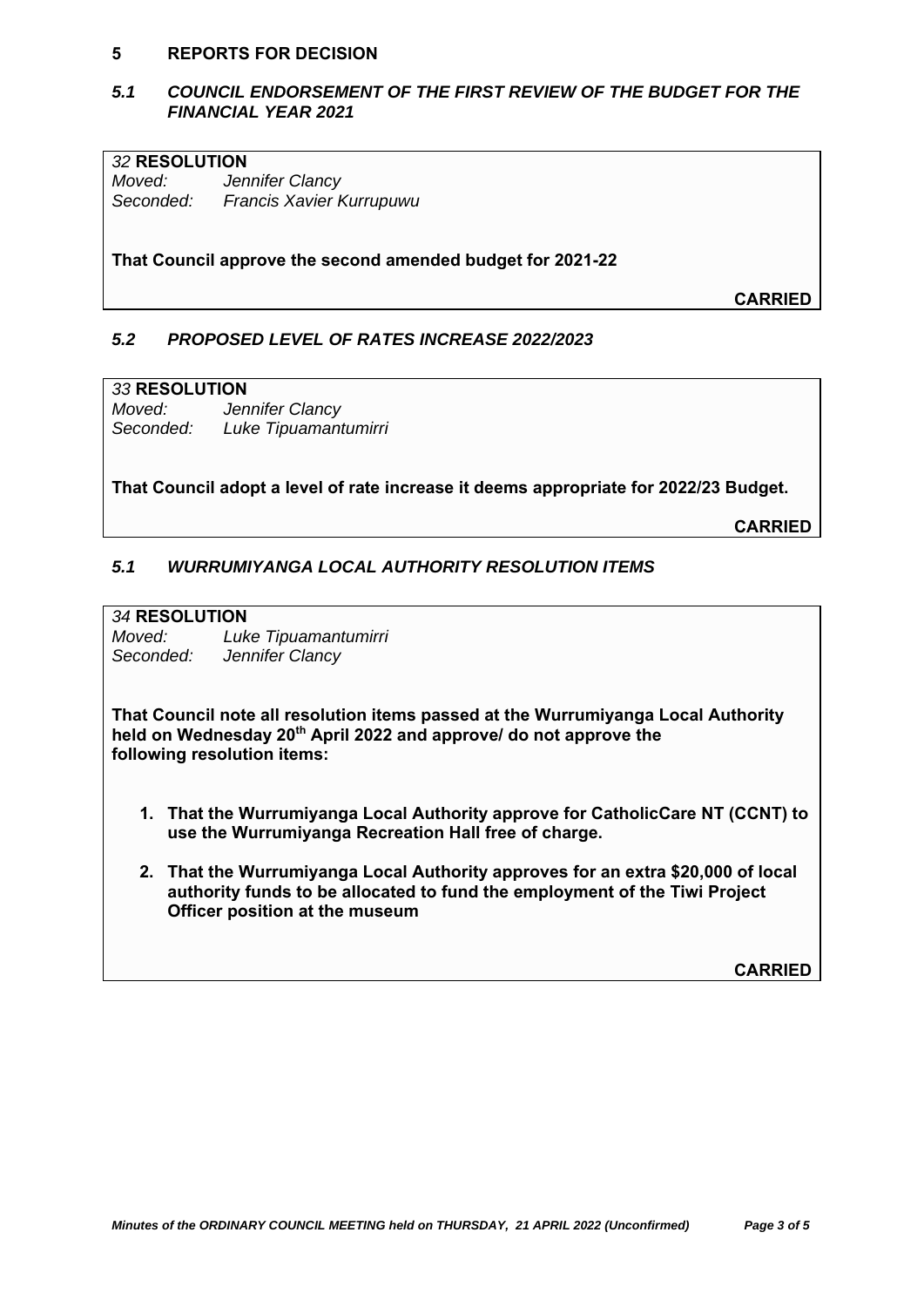### **6 REPORTS FOR INFORMATION**

## *6.1 CHIEF EXECUTIVE OFICER'S REPORT*

### *35* **RESOLUTION**

*Moved: Stanley Tipiloura Seconded: Lynette DeSantis* 

**That Council receive and note this report 242872 for information.**

**CARRIED**

# *6.2 INFRASTRUCTURE REPORT END OF MONTH FOR MARCH 2022*

### *36* **RESOLUTION**

*Moved: Pirrawayingi P Seconded: Luke Tipuamantumirri* 

**That Council receive and note this report 243278 for information.**

**CARRIED**

## *6.3 BOATSHED PAYMENTS FOR FERRY*

#### *37* **RESOLUTION**

*Moved: Francis Xavier Kurrupuwu Seconded: Luke Tipuamantumirri* 

**That Council receive and note this report 243282 for information.**

**CARRIED**

# *6.4 EOM REPORT COMMUNITY ENGAGEMENT FOR MARCH 2022*

### *38* **RESOLUTION**

*Moved: Jeffrey Ullungura Seconded: Stanley Tipiloura* 

## **That Council receive and note this report as information.**

**CARRIED**